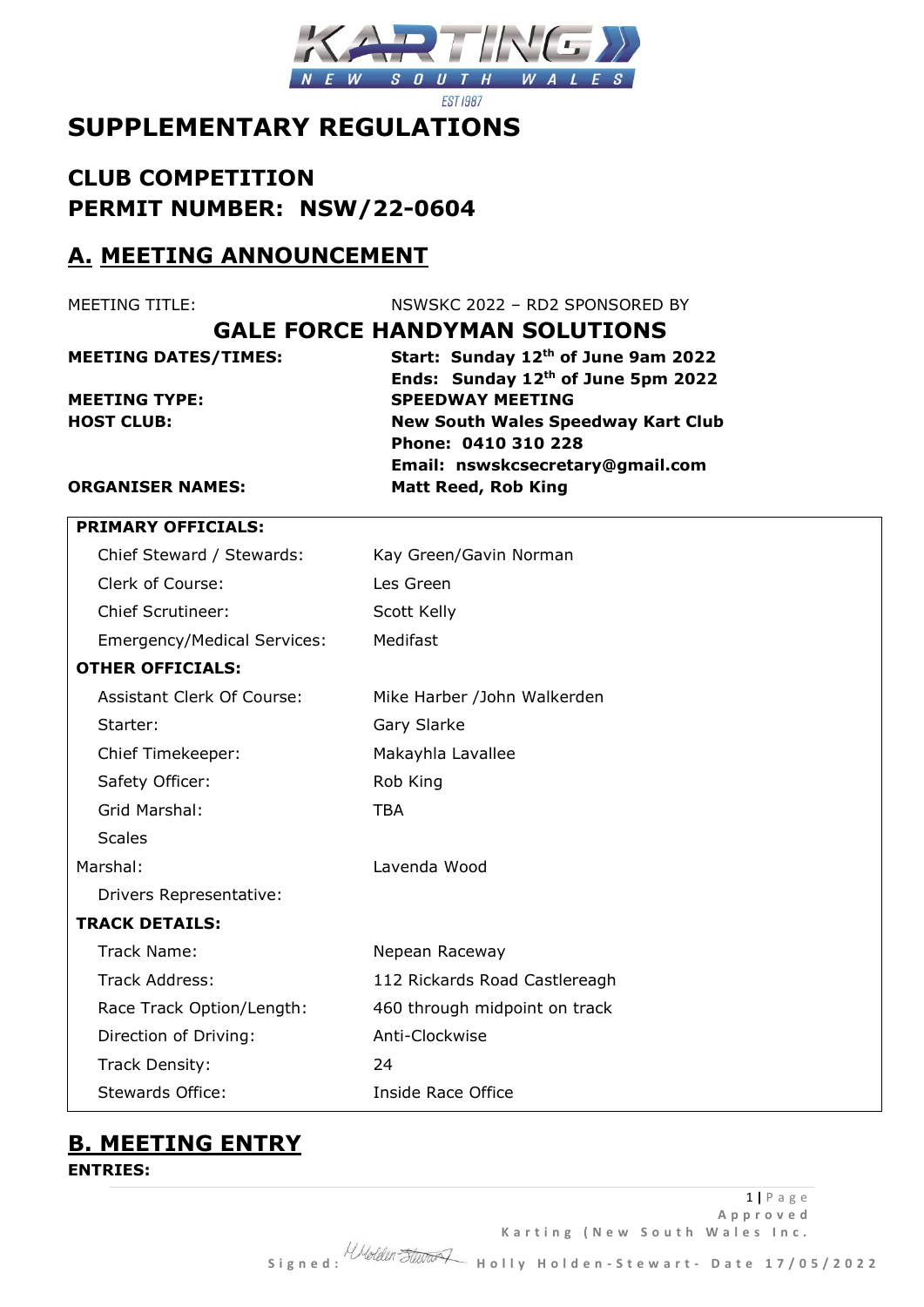

Late Entries: YES

**EST 1987** Entries Open: Monday 30<sup>th</sup> of May–8am Entries Close: Thursday the 9<sup>th</sup> of June 2022 - 11.59pm

Late Entries Close: Sunday 12 of June at 8.30 am

### **COMPETITION CLASSES:**

| <b>Competition Group</b>  | <b>Classes to Compete</b> | <b>Weight Divisions</b> |
|---------------------------|---------------------------|-------------------------|
| Speedway Novice & Rookies | Speedway Novice           | Class Weight            |
|                           | Speedway Rookies          | Class Weight            |
| Speedway Junior           | Speedway Junior           | Mid                     |
| Speedway KT Modified      | Speedway KT Modified      | Light                   |
| Speedway KT Modifed       | Speedway KT Modified      | heavy                   |
| Speedway Pro Standard     | Speedway Pro Standard     | Light                   |
| Speedway Pro Open         | Speedway Pro Open         | Light                   |
|                           |                           |                         |

Note: Competition Classes can be run as individual Weight Divisions, but may combined into Competition Groups, if less than 3 Entries are received for each Division and numbers remain within the maximum Track Density. Classes with Less than 3 competitors will NOT class as a championship round and points will not be include in the 2022 NSWSKC Championship.

### **ENTRY FEE(S):**

The Entry Fee for each Class / Division at this Meeting including GST is as follows:

| Novice, Rookies & Juniors:    | \$90.00 |
|-------------------------------|---------|
| Seniors:                      | \$90.00 |
| <b>Senior Second Entries:</b> | \$70.00 |
| Late Entry Surcharge          | \$10.00 |
| Lunch Time Come and try       | \$20.00 |

### **ENTRY PROCEDURE:**

Each Entry for this Meeting may be made using the KNSW MyKarting™ Portal.

Payment of the Entry Fee can be made as follows:

Via the Portal - Using your Credit Card: Visa, Mastercard or by EFT (Direct Deposit). At the Track - Cash.

### **NSW Speedway Kart Club, BSB: 112-879, ACC No: 039322091 (Always use your Licence number for reference). For any credit card payments, a processing Fee of \$2.00 will apply.**

### **C. MEETING FORMAT**

#### **FORMAT OF GROUP/CLASS/DIVISION RACING:**

| Practice   | $2 - 4$ Laps – That will be combined with the first heat |                                       |  |
|------------|----------------------------------------------------------|---------------------------------------|--|
| Qualifying | N/A                                                      |                                       |  |
| Race       | Laps                                                     | <b>Grid Determination</b>             |  |
| Heat 1     | 12                                                       | Random drawn Grid                     |  |
| Heat 2     | 12                                                       | Reverse of Heat 1                     |  |
| Heat 3     | 12                                                       | Highest Points Start from the rear    |  |
| Final      | 20                                                       | <b>Highest Points Start from Pole</b> |  |

#### **POINTSCORE SYSTEM:**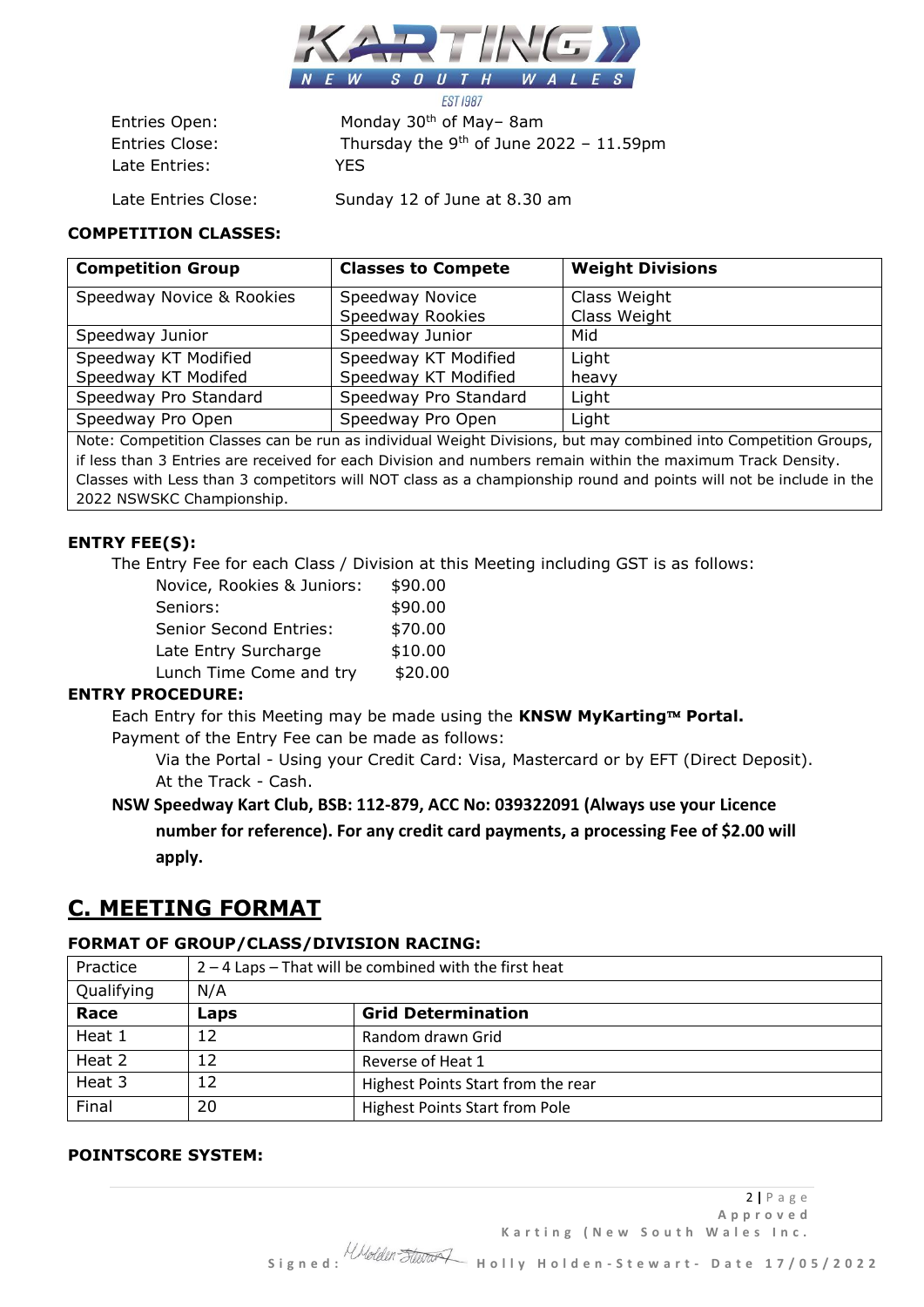

 $\boxtimes$  Custom points system 1 (25,23,21,19,17,15,13,11,9,7,5,3, and 1 thereafter) DNS, DNF, DSQ will receive Zero points.

### **TROPHIES & PRIZES:**

Trophies will be awarded to the first three (3) places in each Class/Division raced on the day, based on the total points from all Races in the class. If the places are tied at the end of the days final race. The tie breaker will be the driver that finishes highest in the final race will be rewarded with the win. Other prizes and awards may also be presented at the discretion of the Club/Organiser.

# **D. MEETING TIMETABLE**

| <b>DATE</b><br>DAY /           | <b>TIME</b>        | <b>ACTIVITY / COMMENTS</b>                                                       |
|--------------------------------|--------------------|----------------------------------------------------------------------------------|
| Sunday 29 <sup>th</sup> of May | 7:00am             | Track Gates open                                                                 |
|                                | 7:30am             | Race Entries open                                                                |
|                                | 8:00am             | Canteen opens                                                                    |
|                                | 8:30am             | Close of entries & confirmations.                                                |
|                                | 8:30am             | <b>Scrutineering Open</b>                                                        |
|                                | 9:00am             | <b>Drivers Briefing</b>                                                          |
|                                | 9:20am             | <b>Track Walk</b>                                                                |
|                                | 10:00am            | OLT If required                                                                  |
|                                | 10:00am            | Racing commences.                                                                |
|                                | 12:30pm            | (Approx.) Lunch Break & Come & Try Session.                                      |
|                                | 1:30 <sub>pm</sub> | Racing continues.                                                                |
|                                | 3:00 <sub>pm</sub> | (Approx.) Racing completed.                                                      |
|                                | 4:00 <sub>pm</sub> | (Approx.) Presentation. (Must be minimum of 30 mins after Racing<br>completion). |

# **E. MEETING CONDITIONS**

### **CONTROL FUEL:**

Control Fuel Won't be used at this Meeting.

All Classes will use Premium 98 Unleaded fuel only.

The Fuel may be purchased up to two days prior to the Meeting.

Proof of purchase of the fuel must be retained and produced to the Chief Scrutineer if required.

### **RACE RECEIVERS:**

Race Receivers Will be used in all Classes at this Meeting. Channel 454.00000 Any hearing-impaired Drivers need to notify the Clerk of Course if they cannot use a Race Receiver.

# **F. CLUB/TRACK REQUIREMENTS**

### **MEDICAL SERVICES:**

Any Medical assistance that is required outside of the operating hours when Karts are not on the Race Track please contact 000. The address to give to the Emergency Services is: 112 Richards Road Castlereagh NSW 2749

### **RACE TRACK ENTRY:**

Once the Race Track gate(s) are closed and Karts start moving, there will be no further entry or exit of Karts, persons or equipment to the Race Track, until the completion of practice/racing and all Karts are stopped.

3 **|** P a g e **A p p r o v e d**